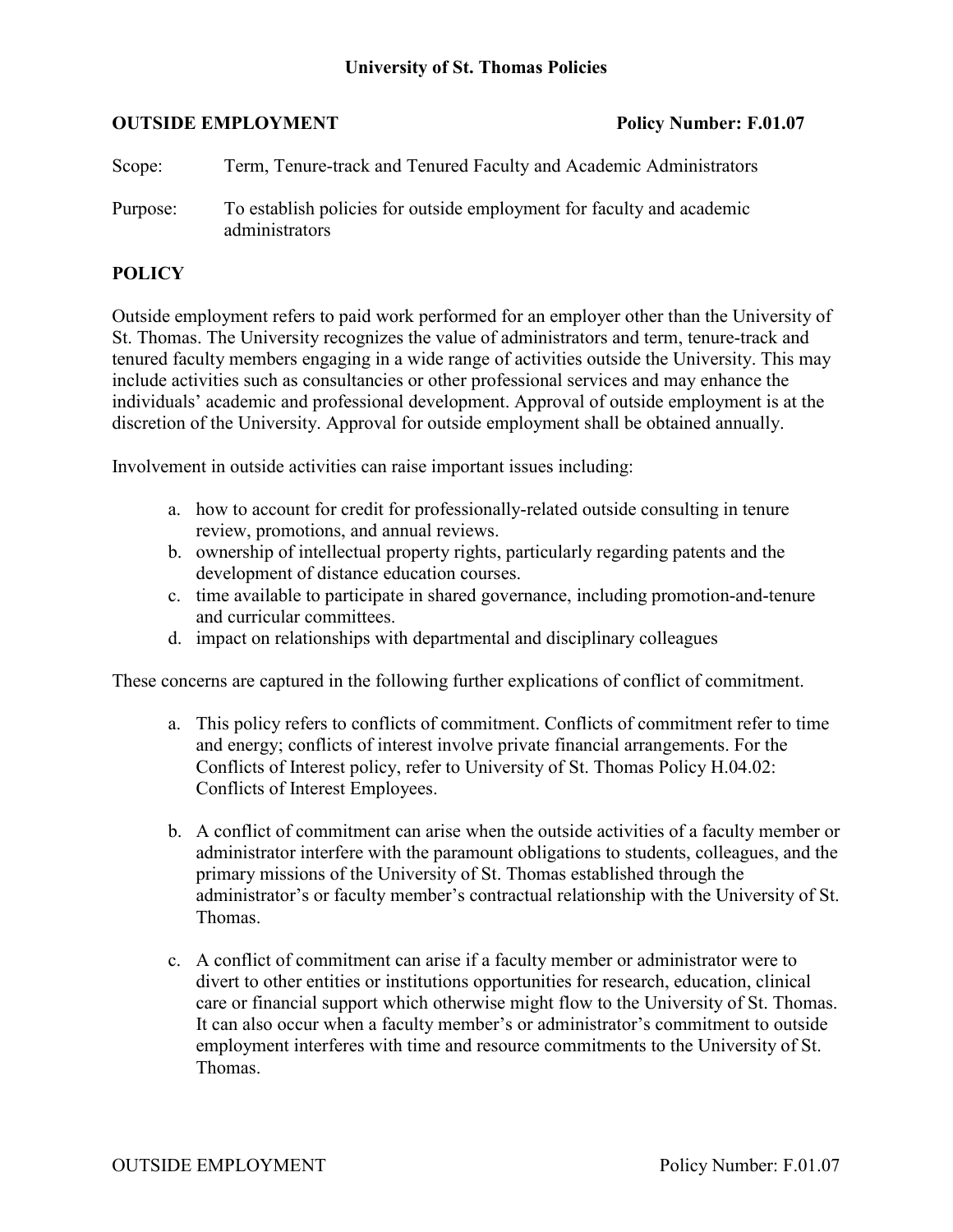This policy is designed to avoid these conflicts of commitment.

# **1. Compensated Outside Teaching Employment**

Full-time term, tenured and tenure-track faculty, department chairpersons, and academic administrators require prior written approval from the appropriate dean and the Vice President for Academic Affairs for any teaching employment outside of the University of St. Thomas. For faculty with a department chairperson, the dean will consult with the chairperson of the appropriate department when considering the request by a faculty member to pursue this teaching employment outside the University. Deans will submit written requests for approval to the Vice President for Academic Affairs.

# **2. Additional Compensated Outside Activities**

Full-time term, tenured and tenure-track faculty and academic administrators will notify in writing their respective dean and the Vice President for Academic Affairs of compensated outside activities.

Compensated outside activities, such as consulting (from Monday through Friday), must not exceed the equivalent of one day a week. A day is defined on a case-by-case basis, using common sense and customary practice. Faculty members and department chairs or other appropriate administrators should exercise sound professional judgment, taking into account reasonable work schedules, when determining what constitutes a day of outside activity. Faculty members and administrators should be prepared to provide an explanation of the definition of "day" used in preparing the request for prior approval and for subsequent disclosure. Exceptions require approval by the Vice President for Academic Affairs.

Outside activities should not interfere with the occasional weekend or evening events in which faculty and academic administrators are normally expected to participate (for example graduation, campus-wide and related events, occasional committee work or recruitment activities). Outside activities must not inhibit the faculty member from keeping required regular office hours as listed and approved by the appropriate supervisor.

Whenever external activities involve the use of University of St. Thomas facilities or equipment, such as laboratories or computers, the Vice President for Academic Affairs must approve this use and may require reimbursement to the University in appropriate situations. For additional guidelines concerning the use of University technology, refer to University of St. Thomas Policy G.06.01: Acceptable Use Policy for Technology Resources.

When faculty members and/or academic administrators engage in extramural or professional activities unrelated to their individual assignments or positions with the University, they speak or write as a citizen and should be free from institutional censorship or discipline. Nonetheless, their special position in the University and the civic community imposes special obligations. Therefore, faculty members and academic administrators must at all times be accurate, exercise appropriate restraint, respect others and others' opinions, and make it clear that they are not speaking in their official capacity for the University. The University expects professional integrity to guide each faculty member's or academic administrator's actions in this regard. It is the faculty member's or academic administrator's responsibility to obtain the necessary